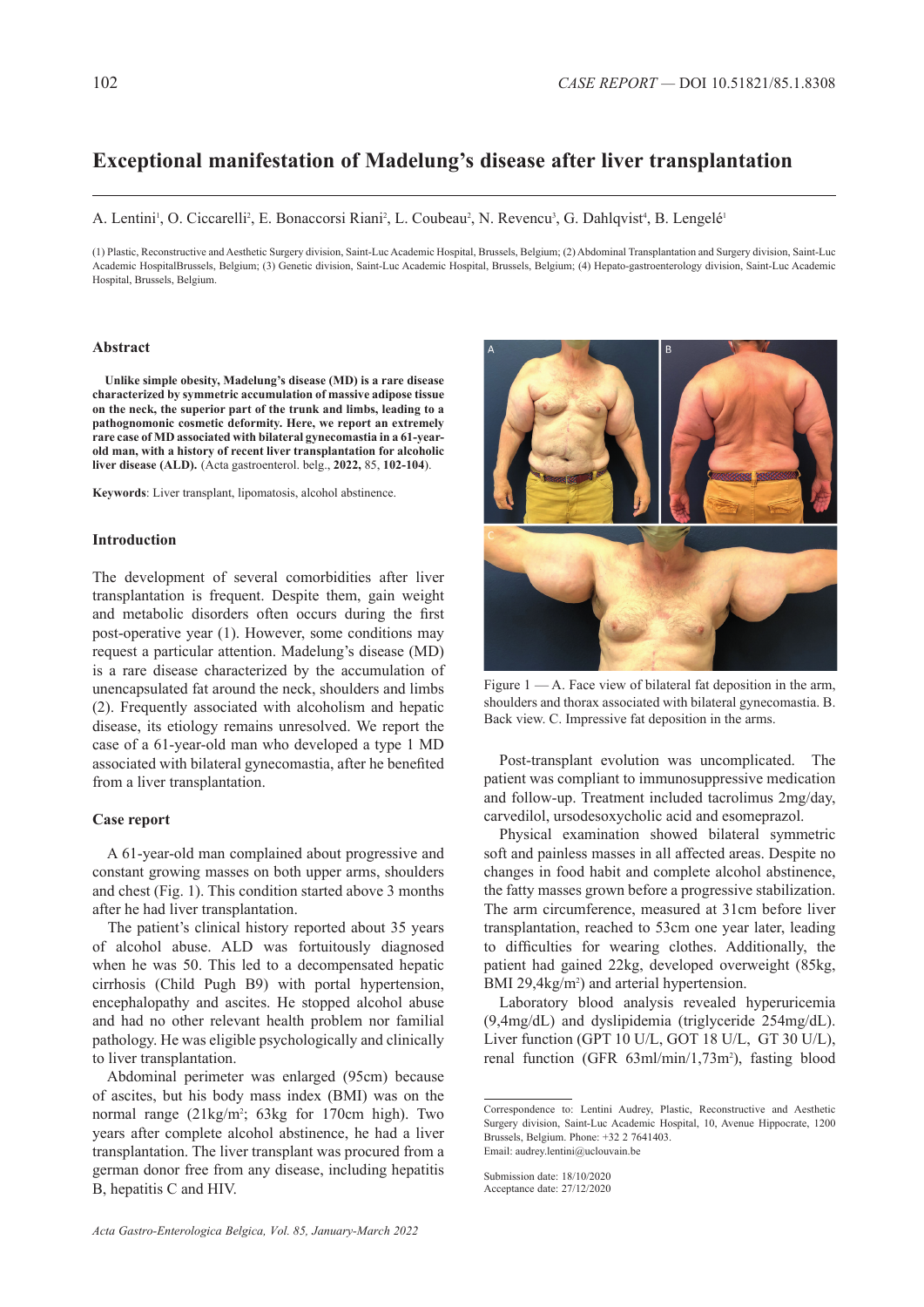

Figure 2. — MRI of the patient's arms showing the accumulation of adipose tissue circumferentially. A. Right arm, frontal view. B. Left arm, frontal view. C. Right arm, transverse view. D. Left arm, transverse view.

sugar (92 mg/dL) and total cholesterol (185mg/dL) were all within the reference range.

Magnetic resonance imaging indicated subcutaneous non-encapsulated adipose tissue in all the hypertrophic regions (Fig 2). Breast ultrasonography indicated a bilateral benign dendritic gynecomastia.

Genetic search for mitochondrial disorders was negative: no mutations or pathogenic alterations in the MT-TL1gene (Mitochondrially Encoded TRNA-Leucine 1) and the MT-TK gene (Mitochondrially Encoded TRNA-Lysine) implicated in weight and height disorders were identified.

Based on clinical assessment, Madelung's disease was diagnosed. After complete informed consent, the patient undergo surgery, consisting in lipoaspiration associated with bilateral arms dermolipectomy. The 6-months follow-up showed stable result with arms circumference at 40 cm bilaterally.

# **Discussion**

Mainly due to the immunosuppressive therapy, gain weight and development of metabolic disorders after liver transplantation is frequent, particularly in the first post-operative year (1). MD is an uncommon clinical condition characterized by multiple and symmetric accumulation of non-encapsulated adipose tissue. Also known as buffalo neck syndrome, Launois-Bensaude Syndrome, or Benign Symmetric Lipomatosis, Madelung *et al*. (3) followed by Launois and Bensaude (4) recorded many similar cases.

MD has been reported to occur most frequently in Mediterranean men ranging from 30 to 60 years old (2). Nowadays, more than 300 cases have been reported and the incidence is approximatively 1 in 25000 (5).

In 1984, Enzi described 2 types: type I characterized by fat deposition in the upper part of the body; whereas type II shows fat deposition all over the body, appearing as simple obesity (6).

The true etiology of MD remains unknown. Hepatic disease is frequently associated, rather ALD but also non-alcoholic fatty liver disease (NAFLD) have been described (6). Other conditions associated with MD are dyslipidemia, arterial hypertension, chronic obstructive pulmonary disease, hyperuricemia, hypothyroidism, diabetes mellitus type 2, carbohydrate intolerance (6, 7), presence of obesity and bilateral gynecomastia (6). Less frequent conditions include peripheral neuropathy of the lower limbs, MERRF syndrome (myoclonus epilepsy and ragged-red fibers), pain or dizziness of the involved limb (6). Also, autosomic dominant inherited transmission of MD has been reported and was associated with a mediastinal syndrome (8). Malignant transformation of these masses remains exceptional (9).

Alcohol appears to be a cofactor, and there is a history of alcohol abuse in nearly all the cases (60 to 100%) (2, 6, 10). Alcohol abstinence has no influence but is recommended (10). Our patient reported a complete abstinence since more than two years. Nevertheless, relapse after liver transplantation for ALD is frequent and must be screened by a socio-psychological evaluation (11).

The particularity of this case reported is that liver transplantation appears to act as a trigger. In 2008, Goetze *et al*. (12) described a similar case. A 49-yearold female observed growing masses shortly after liver transplantation, and gained 20 kg in few months. Nevertheless, she had no history of alcoholic consumption. The etiology of her liver disease was unclear and probably nutritive-toxic. Her medication consisted in prednisolone 20mg, tacrolimus 3mg and mycophenolate mofetil 1,5g twice a day. No information about weight, body mass index was indicated, nor comorbidities or evolution. Masses were situated in upper arms, neck and face.

Based on clinical examination, Madelung's disease was diagnosed but no relation to liver transplantation or immunosuppressive treatment has been proved (12). So further investigation is needed.

Differential diagnosis must be done with obesity (10). As reported by Lattanzi *et al*. (1), quickly after transplantation, weight gain and development of metabolic disorder is frequent, particularly due to the immunosuppressive treatment. Effectively, our patient presented a gain of 22 kg in the first year of follow-up and developed arterial hypertension, dyslipidemia and hyperuricemia. Moreover, the resurgence of a hepatic disease as NAFLD is difficult to exclude and remain possible in a patient who developed a metabolic syndrome (13). Hepatic biopsies should be redone in accordance with NASH CRN score criteria (13).

Nevertheless, the diagnosis of MD is mainly based on clinical examination: especially on type I as in this patient, pathognomonic masses growth on upper arms,